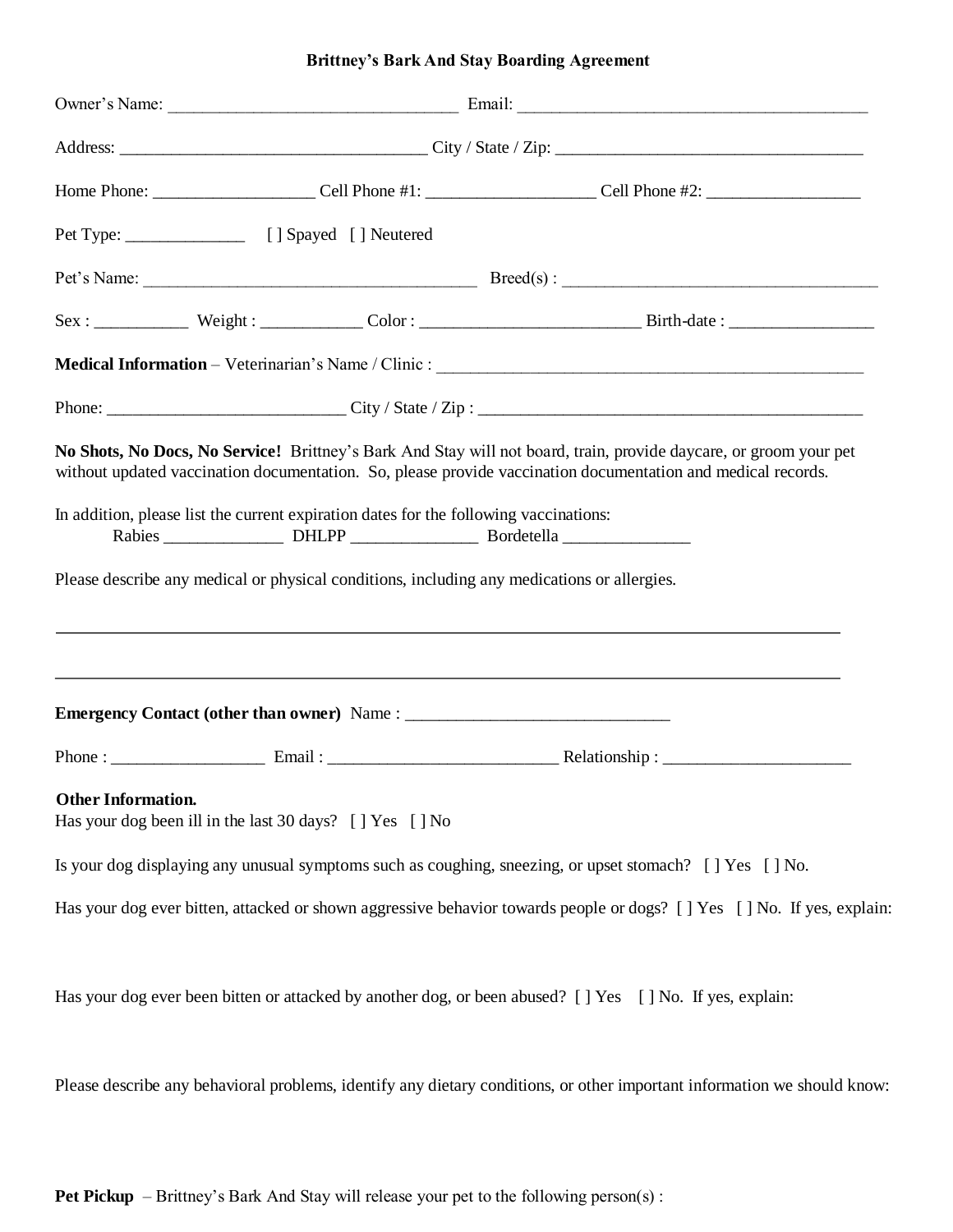## **Brittney's Bark and Stay Policies & Legal Stuff \*\*\* Please Read and Initial Each Section \*\*\***

- 1. Brittney's Bark And Stay reserves the right to immediately change your pet's type of boarding or daycare if we believe it is necessary to protect the health and well-being of your pet, other pets, or our staff, and Owner agrees to pay any additional costs associated with the change.
- 2. \_\_\_\_ Owner agrees to pay all costs and charges for special services requested, and provide updated vaccination records from your vet before starting daycare or boarding.
- 3. \_\_\_\_ Owner agrees that the pet shall not leave the kennel until all charges are paid in full to Brittney's Bark And Stay .
- 4. \_\_\_\_ Owner agrees to be solely responsible for any and all acts or behavior of Owner's pet while it is in the care of Brittney's Bark And Stay.
- 5. \_\_\_\_ Owner specifically represents that they are the lawful and valid owner of the pet, free and clear of all liens and encumbrances.
- 6. \_\_\_\_ Owner specifically represents that the pet has not been exposed to rabies or distemper within 30 days prior to boarding.
- 7. \_\_\_\_ Owner agrees that in the event the boarding charges are not paid when due in accordance with this agreement, Brittney's Bark And Stay may exercise its lawful rights upon ten (10) days written notice by delivering such notice via first-class mail to Owner's Address. A pet that is unclaimed at Brittney's Bark And Stay for ten (10) days beyond its scheduled discharge date is considered abandoned and will become the property of Brittney's Bark And Stay. Every effort will be made to contact Owner if abandonment becomes an issue. If for any reason the pet is not going to be picked up on the scheduled dismissal date, Owner shall contact Brittney's Bark And Stay to make arrangements to extend the animal's stay and will pay the additional charges based upon the aforesaid daily rate.
- 8. The pet becomes ill or if the state of the animal's health otherwise requires attention, Brittney's Bark And Stay at its sole discretion, is authorized to engage the services of a veterinarian or arrange for other requisite attention to the animal up to and including \$500.00 or \_\_\_\_\_\_\_\_, whichever is greater. If a veterinarian determines that emergency treatment, which Exceeds the authorized amount, is needed to save the animal's life or quality of life, and we cannot reach you or the Emergency Contact, we may authorize the veterinarian to perform the emergency treatment. Owner agrees to be responsible for all veterinary costs provided to your animal.
- 9. \_\_\_\_ It is expressly agreed by Owner and Brittney's Bark And Stay that Brittney's Bark And Stay liability in no event exceeds the lesser of the current chattel value of a pet of the same species or the sum of \$200.00, whichever is less.
- 10. Owner agrees to release, indemnify, and hold harmless Brittney's Bark And Stay from any and all manner of damages, claims, loss, liabilities, costs or expenses, including reasonable attorney's fees and related costs, arising out of or related to Brittney's Bark And Stay' services, except which may arise from the gross negligence or intentional and willful misconduct of Brittney's Bark And Stay, including, without limitation, (i) any inaccuracy in any statement made by yourself or information provided by you to Brittney's Bark And Stay (ii) your dog, including but not limited to destruction of property, dog bites, injury, and transmission of disease, and (iii) any action by yourself which is in breach of the terms and conditions of this agreement.
- 11. \_\_\_\_ Owner warrants and represents that Owner's pet is not a "show dog" or "show cat" and does not participate in dog shows or cat shows. Owner further represents that Owner generates no revenue or income from the pet's performance. Owner does not intend, plan or anticipate that its pet will generate revenue or income in the future.
- 12. \_\_\_\_\_ This Agreement shall be governed by and construed in accordance with the laws of the State of California. Each party consents to the exclusive personal jurisdiction of the state and federal courts of the State of California. Owner and Brittney's Bark And Stay must negotiate and mediate in good faith prior to either party filing a cause of action.
- 13. Force Majeure. Neither Owner nor Brittney's Bark And Stay shall be responsible for failure or delay in performing its duties under this Agreement if such failure or delay is due to tornados, thunderstorms, fire, floods, drought, riot, war or other acts of nature.